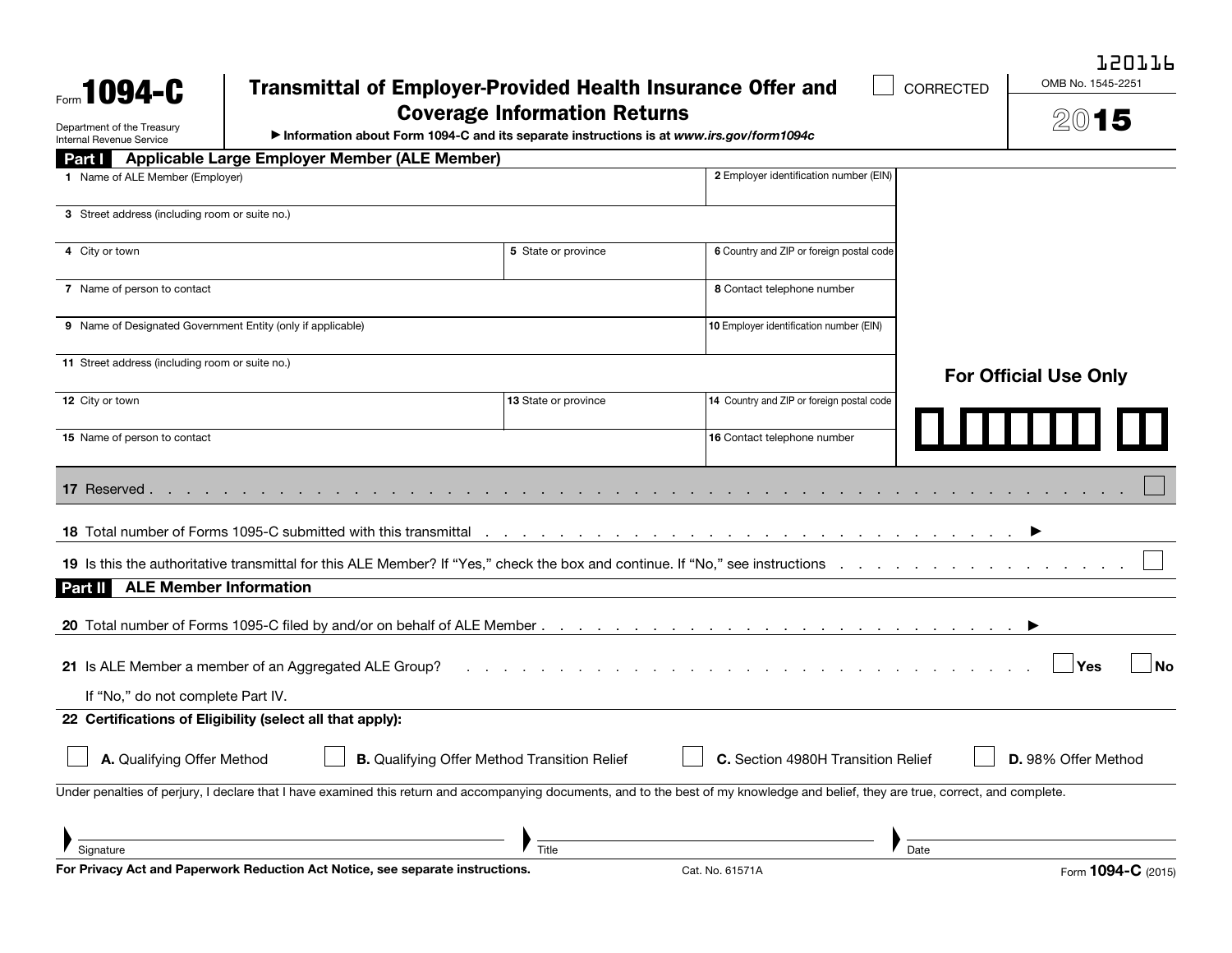|    | Page 2<br>Form 1094-C (2015)            |                                                   |    |                                                |                                            |                                   |                                    |  |
|----|-----------------------------------------|---------------------------------------------------|----|------------------------------------------------|--------------------------------------------|-----------------------------------|------------------------------------|--|
|    | Part III ALE Member Information-Monthly |                                                   |    |                                                |                                            |                                   |                                    |  |
|    |                                         | (a) Minimum Essential Coverage<br>Offer Indicator |    | (b) Full-Time Employee Count<br>for ALE Member | (c) Total Employee Count<br>for ALE Member | (d) Aggregated<br>Group Indicator | (e) Section 4980H                  |  |
|    |                                         | Yes                                               | No |                                                |                                            |                                   | <b>Transition Relief Indicator</b> |  |
| 23 | All 12 Months                           |                                                   |    |                                                |                                            |                                   |                                    |  |
| 24 | Jan                                     |                                                   |    |                                                |                                            |                                   |                                    |  |
| 25 | Feb                                     |                                                   |    |                                                |                                            |                                   |                                    |  |
| 26 | Mar                                     |                                                   |    |                                                |                                            |                                   |                                    |  |
| 27 | Apr                                     |                                                   |    |                                                |                                            |                                   |                                    |  |
| 28 | May                                     |                                                   |    |                                                |                                            |                                   |                                    |  |
| 29 | June                                    |                                                   |    |                                                |                                            |                                   |                                    |  |
| 30 | July                                    |                                                   |    |                                                |                                            |                                   |                                    |  |
| 31 | Aug                                     |                                                   |    |                                                |                                            |                                   |                                    |  |
| 32 | Sept                                    |                                                   |    |                                                |                                            |                                   |                                    |  |
| 33 | Oct                                     |                                                   |    |                                                |                                            |                                   |                                    |  |
| 34 | Nov                                     |                                                   |    |                                                |                                            |                                   |                                    |  |
| 35 | Dec                                     |                                                   |    |                                                |                                            |                                   |                                    |  |